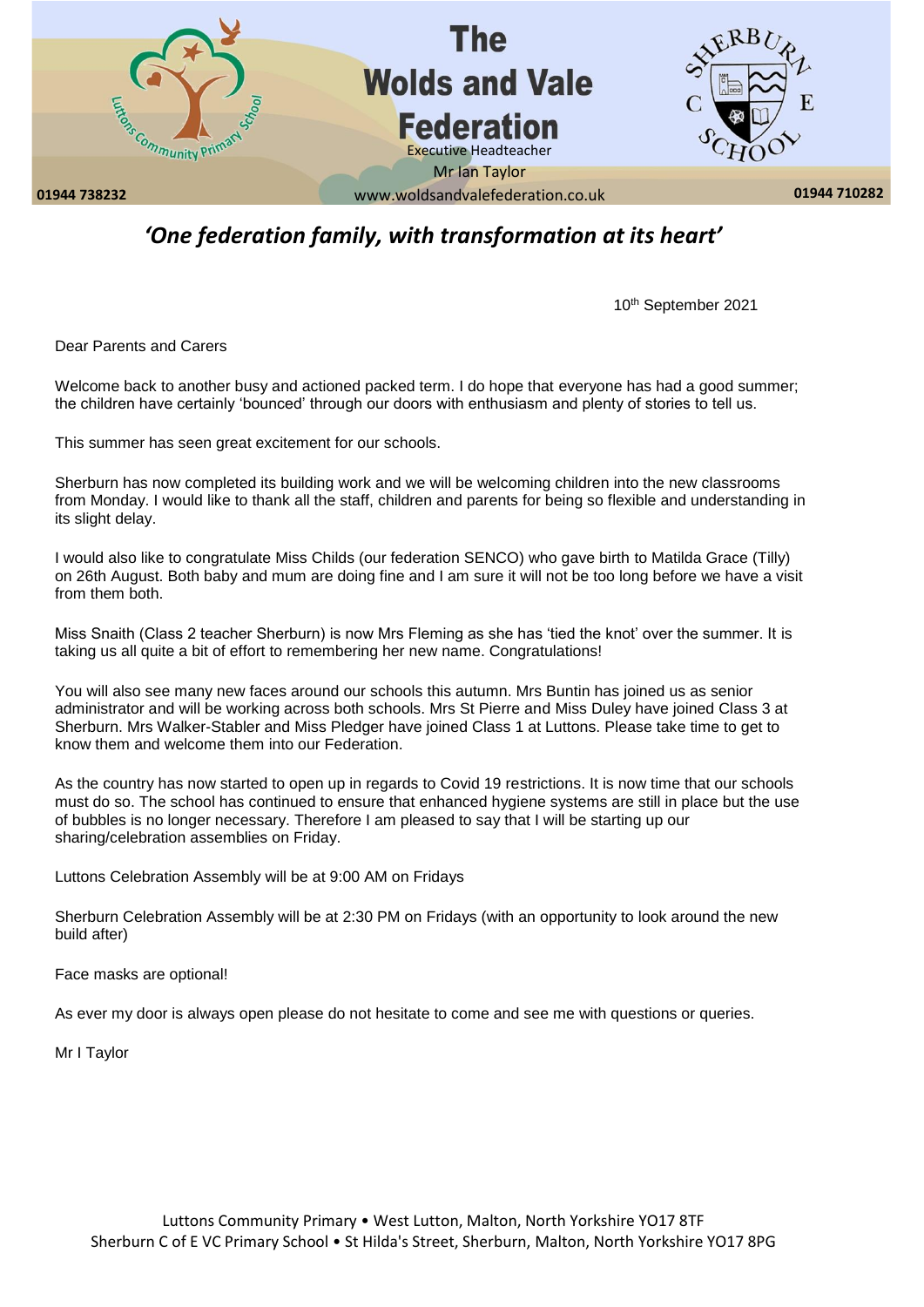

# **Staffing Arrangements for September 2021 – Luttons**

| <b>Class 1</b><br>Nursery/R/Y1/Y2 | <b>Miss K Fry Mon -</b><br>Wed<br><b>Mrs K Jarvis Wed -</b><br>Fri | <b>Mrs S Walker-Stabler</b><br><b>Tue-Thur</b>                           | <b>Miss G Pledger EYFS</b> |
|-----------------------------------|--------------------------------------------------------------------|--------------------------------------------------------------------------|----------------------------|
| <b>Class 2</b><br>Y3/4/5/6        | <b>Mrs K Ridley</b>                                                | <b>Mrs L Massheder</b><br><b>Nurture &amp;</b><br><b>Intervention AM</b> |                            |

| Mrs S Stockill - HLTA |                  |
|-----------------------|------------------|
| <b>Wednesday AM</b>   | <b>PPA Cover</b> |

**Mr T Ellis - Sports Specialist Wednesday AM** 

| <b>Mrs S Buntin</b>       |
|---------------------------|
| <b>Senior Admin</b>       |
| <b>Mon-Fri (Flexible)</b> |

# **Afterschool Clubs**

Please check your email for details regarding afterschool clubs and follow the link as required. These start from Tuesday and are limited spaces so it is on a 'first come, first served' basis.

Miss Fry would like any junk modelling items such as cereal/egg boxes, yogurt cartons and pieces of material. Please send these in to school with your child and we will pass them on.

#### **Writing Competition with CER Education**

In celebration of International Literacy Day, CER Education would like to invite you to take part in our Writing Competition! One lucky winner could be in with a chance of winning £25 worth of book vouchers! To enter, we would like pupils to create a short story, fact or fiction, around the subject of "Our Planet".

Maybe they have an interesting story surrounding the future of our planet, or what makes the planet a special place for them. To enter, please complete the attached sheet and return it to the email address stated on it. Good luck!

# **Message from Amber at Rainbows**

1st Sherburn Rainbows has spaces for girls aged 5-7.

We meet on Thursday evenings. This term meetings are at Scampston Hall to make use of the last of the lighter evenings doing lots of fun outdoor activities, including campfires and den building. From October half term we will most likely return to meeting in Sherburn Methodist chapel.

For more information e-mail Amber Botham at [amberleahbotham@gmail.com](mailto:amberleahbotham@gmail.com)

Or register via the girl guiding website.